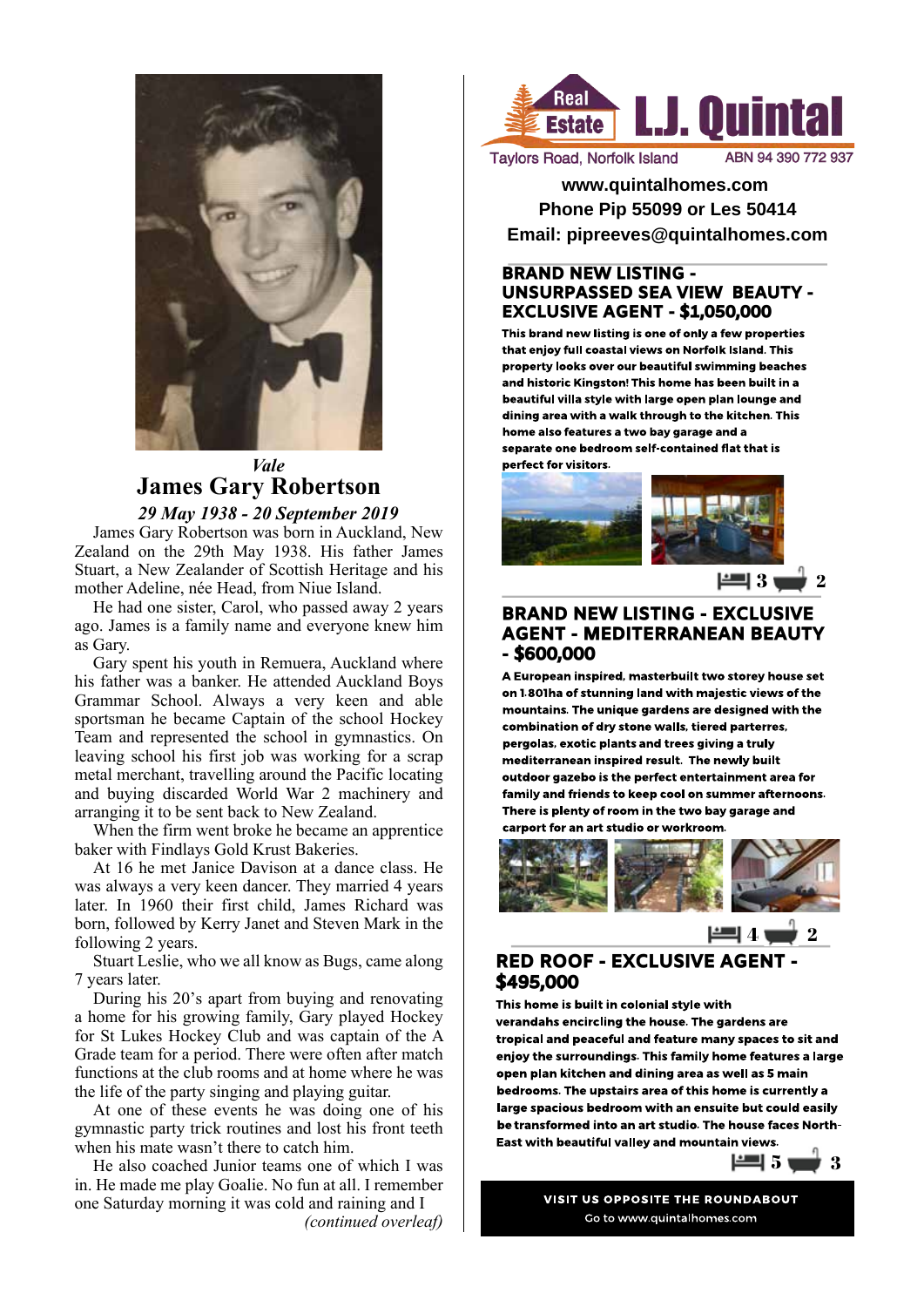#### *James Gary Robertson - continued*

was standing in goal shivering. Our team was so good all the play was at the other end of the field.

He came and stood with me in goal and put his arm around me to keep me warm.

There was family trips too. I remember a camping trip to Cape Reinga and Tapotupotu Bay where Dad took us spear fishing, and visiting Rotorua and swimming in the hot pools.

At Findlays Gold Krust Bakeries, Gary excelled and over a period of 10 years had gained the position of Sales Manger. He was head hunted by Klisser's Farmhouse Bakeries and became general manager. Around this time Gary took a little trip with a mate to Norfolk Island. He had honeymooned on Norfolk 10 years before, but this trip really turned his head. He decided that it was time to get out of the "big smoke" and move his family to Norfolk Island for a couple of years.

Aunty Janie was moving to Vanuatu and offered our family her house. She was going to be away for 2 years. After 6 months Aunty Janie wanted to come home.

That was long enough for Dad to fall in love with Norfolk and decided to stay. Mum, being a Norfolk Islander meant that we could. These were good times with Dad, he embraced the Norfolk way of life and he loved to take us fishing. Crystal Pool, Hundred Acres and Headstone were his favourite spots. We newa skunk.

Uncle Les (Short) gave us a block of land at Rocky Point and plans were drawn up for the family house that Dad convinced Uncle Roy to build for us. It was Roy's first big job. The house still stands. It was a great family home and was always filled with lots of sullen. Dad bought a pool table and as teenagers we all became sharks. Especially Kerry.

There was never enough petrol for us to mow the lawn and Dads car was always on E. Just enough to get into town. Sometimes not. Somehow it ended up in our motorbikes. At one stage Dad loosened the pipes in the cattle stop so that he could hear us sneaking out at night. Never worked. It still rattles.

Friends and family were always welcome. At one stage we had the whole Kiernan family living with us. Us boys were out in the shed. All good fun. Mum and Dad were incredibly patient, would get pissed off occasionally but put up with all our antics with aplomb. We crashed cars, destroyed motorbikes, invited all and sundry home for parties and had a lot of fun. Girlfriends, boyfriends, school friends home for the holidays were all welcome around our dinner table.

The parties were awesome.

Gary first job on Norfolk was as a salesman at Max's with Thelma Diegelman and Eddie Lloyd. Norfolk was a tax free haven and retail was growing rapidly. Uncle Ken at Cameralines was his next employer. During this time he invested in a new startup printing and photo business run by Pat Lush. When Pat left the island Dad bought his and Kens share and became a printer. Renaming the business Photopress he set out to make it successful. He also worked at Milton's and

the Seiko shop which became more and more part time as Photopress expanded.

Mum was busy with her sewing business Jan's Sew and Sew. Always a very keen and able sportsman Gary played Cricket for the Kingfisher Cricket Club. His club blazer was his only formal Jacket which he wore with pride for many years until he served a term on the Legislative Assembly and had to front up to Canberra on official business. I took him shopping in Sydney and we went the Armani store where he tried on a fabulous suit. He looked just like Paul Keating. It was \$2500. We decided that Gowings was a better option, we got one for \$500 that included 2 shirts and 2 ties. He still looked great.

Squash was also a passion and Gary played often and was very competitive. He took over the lease on the Squash Courts for a few years and encouraged lots of islanders to play. He also became pretty good himself and represented Norfolk Island at the South Pacific games numerous times, firstly in Fiji in 1979 and then in New Caledonia 8 years later. Around this time he got the nickname Pops as he was by far the oldest competitor. The team, which included Bugs, 29 years his junior, won a Bronze medal at the New Caledonia games. Gary went on to become a coach and spent many hours mentoring young players. He also competed in the senior games in New Zealand winning a Bronze Medal in his age category.

Gary had a very strong sense of community service and was a lifelong Rotary Club Member. He was a past president and enthusiastically worked at almost every B B Q and fund raiser for over 40 years. He served on the P&C committee at the Norfolk island Central School for years helping to organise school fetes and carnivals, was a member of the Hospital Board for over 15 years, Chamber of Commerce and the President of the Amateur Sports Association and a driving force for many years.

Gary was very supportive of his family too. He helped us all through school, boarding school and University. Came to our graduations and celebrated our successes.

Gary married Ber Lackey in 1987 and went about building a new life with her and her 2 children Zoe and Willa. They built a new designer house and kept developing Photopress together. Ber trained as a yoga teacher and they built a Yoga studio at the rear of Photopress.

Tragically Ber passed away from breast cancer in 2007.

Photopress International was Gary's business from 1973. He put a lot of time and energy into it and built it from a little part time jobbing shop into a business capable of handling most of Norfolk's printing needs. He supported local writers who wanted to write and publish books spending many hours editing. No job was too big or too small. The business is still operating. Big thanks to Toni and Steven for making this happen.

In the early eighties he produced a News Paper called Dem Tul. Which ran for a couple of years and was politically motivated. He was always keen

*(continued overleaf)*